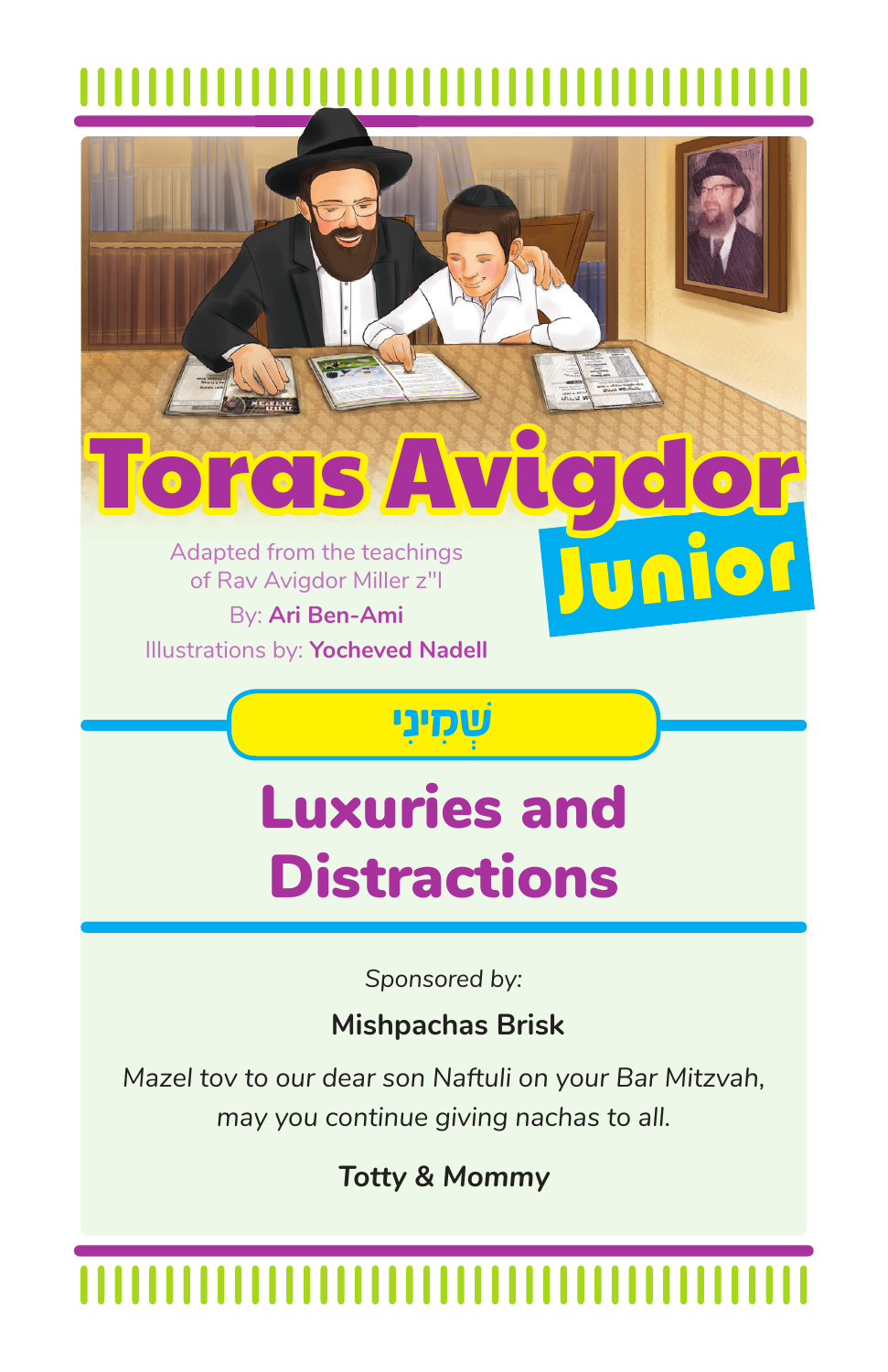## Parshas Shemini **Luxuries and Distractions**

"Excuse me Totty," said Yosef Leibowitz as he knocked on the door to his father's study. "Can I talk to you for a minute?"

Anshel Leibowitz finished writing the last zero on the check he was making out to Mosdos Horki and stood up from his desk. "Sure, Yosef," he smiled. "What's on your mind?"

"I wanted to talk to you about my upcoming seudas Bar Mitzvah," Yosef said hesitantly.

"Ah, gevaldik!" said Totty. "Becoming a Bar Mitzvah is a tremendous occasion! We must make sure to properly celebrate it! I was thinking that we would rent out the brand new simcha hall in the basement of Kehillas Ateres Yehoshua. We could hire the twin entertainers Yaakov and Yedidya Menson to do the music. And "Banquets by Basya" can do the catering. I hear that many of your classmates used them, and they have a nice Bar Mitzvah package."

Yosef's face fell. "Oh, that's — that's nice." he said with a forced smile.

Totty looked at his son. "Obviously you had something different in mind, Yosef. Why don't you tell me what you were thinking?"

"Well," Yosef began slowly. "I was thinking about something *really* special. Like maybe we could rent out the entire American Dream Mall. And we could hire the full Menapetz Oznayim Orchestra, with Avraham ben David as the singer, and the Tampa Boys Choir, as well!"

Totty raised his left eyebrow, but kept listening as Yosef continued.

"The caterer should be more fancy, maybe Rebbeca's Royal Repasts. They would serve a smorgasbord with meat carving stations, salad bars, and a sushi bar or two. Waiters in tuxedos could walk around with trays of franksin-blanks, hot knishes, and drinks. After the first dance we would have a meal with a first course of grilled salmon, followed by french onion soup. Next we would serve a choice of chicken or meat salad and for the main course there would be a choice of rib-eye steak, rotisserie chicken, or roast turkey. And of course an entire milchig section for the people who might want to go out for pizza and ice cream afterwards…

"Of course it won't be as fancy as the Horki Dinner," Yosef finished, "but it's my Bar Mitzvah — we need to show how important it is! Everyone knows we have a lot of money, and if we make a plain Bar Mitzvah in Ateres Yehoshua, it would seem like we don't care about how special it is."

## 2 | Toras Avigdor Junior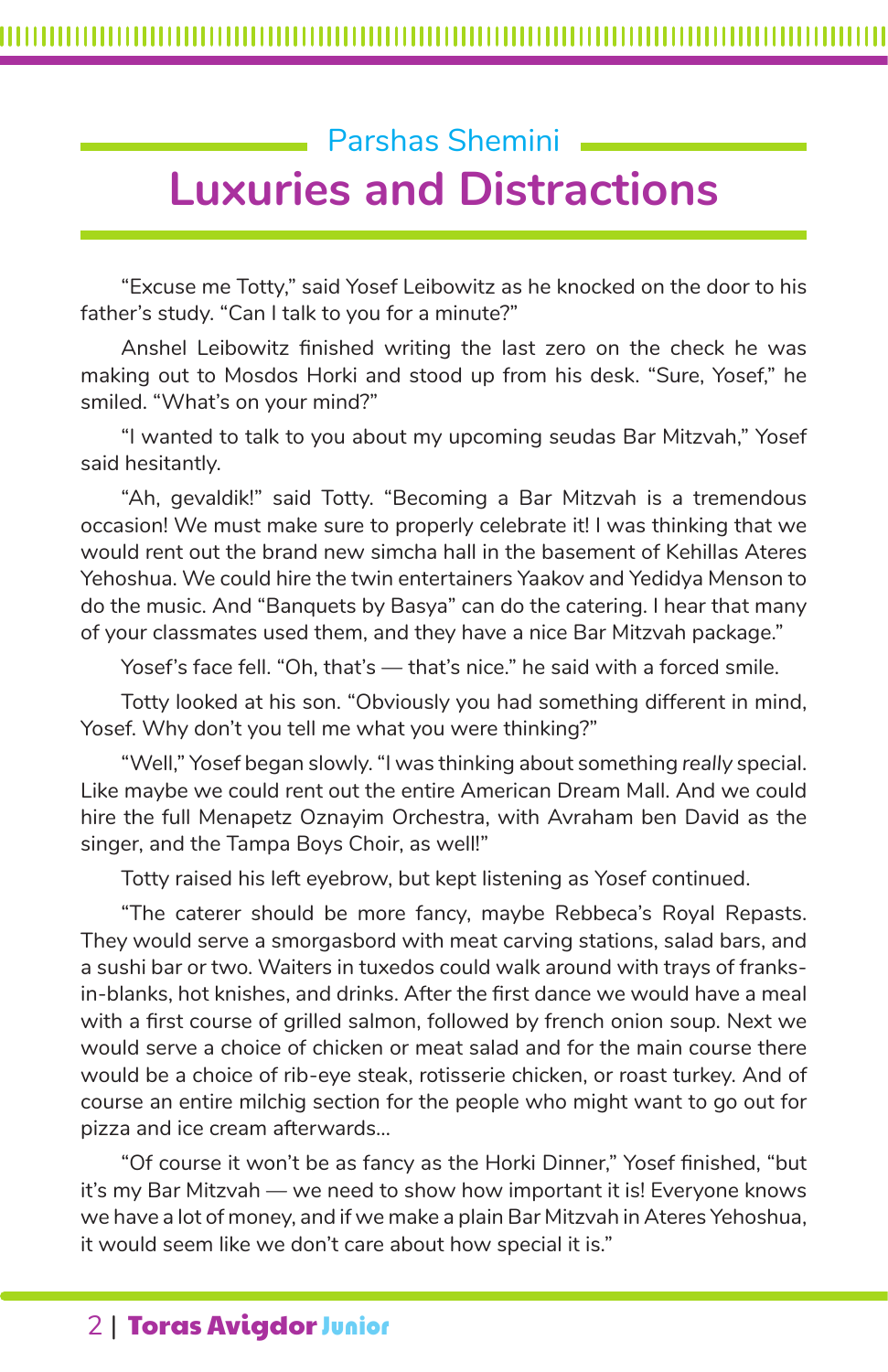Totty let Yosef finish and then put a hand on his shoulder. "Yosef," he said. "I want you to take a look at something in this week's Parsha."

Totty opened the Chumash on his desk and Yosef read:

וידבר ה' אל אהרן לאמר: יין ושכר אל תשת אתה ובניך אתך בבאכם אל אהל מועד"  $"$ ולא תמתו